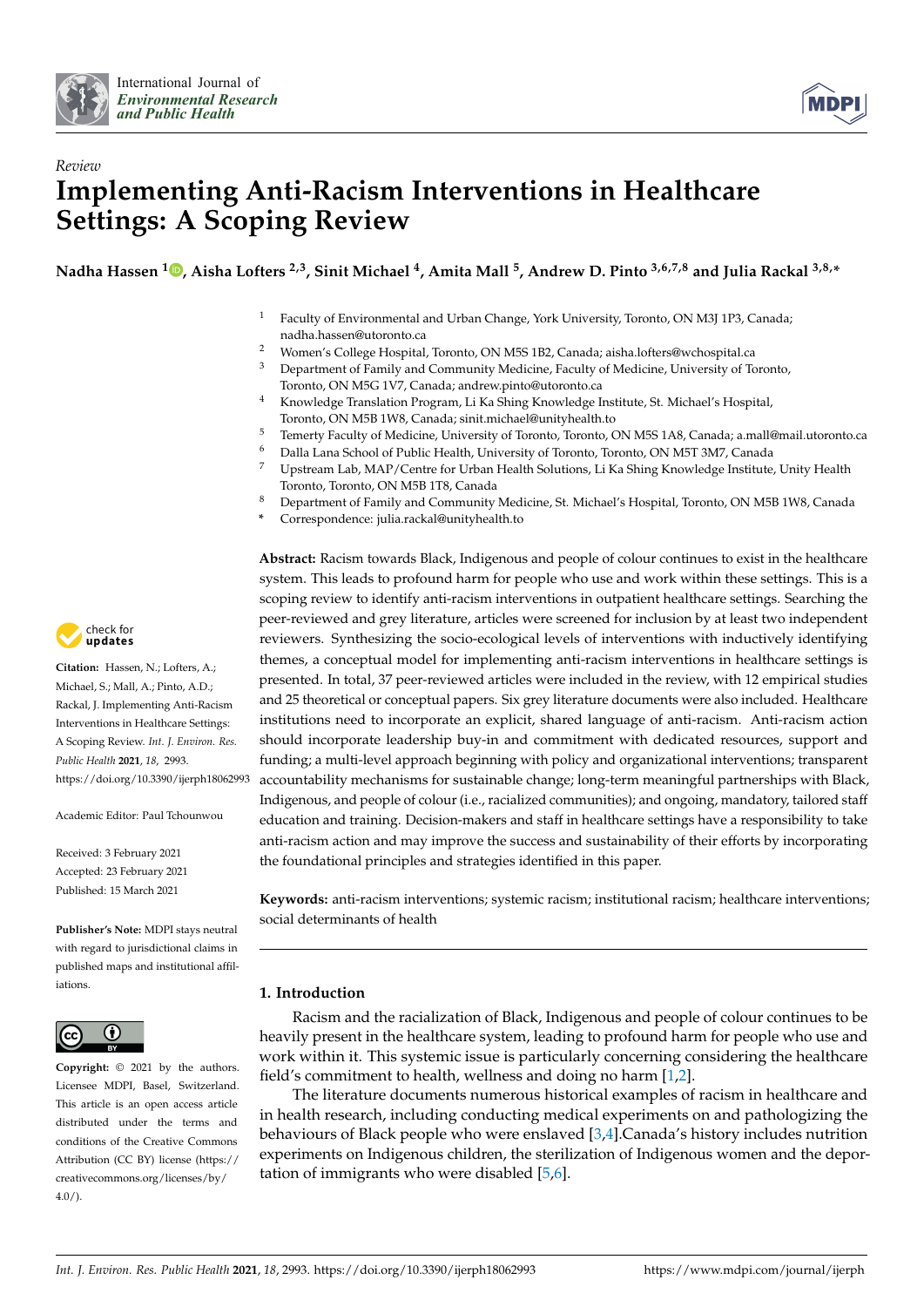This global history of colonialism and slavery has left a lasting impact on the delivery and utilization of healthcare today. Some contemporary examples of anti-Black racism in healthcare in North America include racial bias in pain assessment and treatment recommendations between White and Black patients based on false beliefs about biological differences [\[7\]](#page-12-6), the prescription of significantly more analgesics to White patients compared to Black patients (74% versus 57%) in the emergency department for bone fractures [\[8\]](#page-12-7), and the under-screening of Black Canadian women for cervical and breast cancer [\[9\]](#page-12-8).

Experiences of racism and racialization (i.e., the process through which groups are socially constructed as different and unequal based on race) intersect with other aspects of identity and structural determinants of health, such as sexism, ageism, ableism, poverty, homophobia and transphobia, xenophobia and so on [\[10\]](#page-12-9). Marginalization and discrimination in healthcare also exist based on these other structural determinants of health. A study found that antipsychotic drugs were prescribed four times more often to children covered by Medicaid vs. private insurance, resulting in a disproportional impact on children of colour from lower-income households [\[11\]](#page-12-10).

To date, the healthcare literature has focused on identifying and illustrating racial and ethnic disparities, often without naming the causes for those disparities [\[12\]](#page-12-11). There have been recent attempts to address racism in healthcare, including anti-Black and anti-Indigenous racism, by universities, healthcare institutions and non-profit organizations. Several interventions have been implemented and while there is growing interest in this work, to our knowledge no review and synthesis has been done to date. Our aim was to review and identify existing anti-racism interventions in healthcare settings and synthesize the key findings, challenges and unintended consequences of this necessary and challenging work.

#### **2. Methods**

We followed Arksey and O'Malley's framework [\[13\]](#page-13-0) to conduct a rigorous scoping review and developed a search strategy in consultation with an information specialist. The databases searched included MEDLINE, CINAHL, EMBASE, Scopus and PsycINFO with key words including "race", "racism", "divers\*", "cultural competenc\*", resulting in 3587 citations after duplicates were removed [\[13\]](#page-13-0). The PRISMA flow diagram depicts the flow of information through the different phases (Figure [1.](#page-2-0) PRISMA flow diagram for peer-reviewed literature). The search strategy is available in the Supplementary Materials. A preliminary title and abstract review excluded articles beyond our stated scope. Each citation was reviewed by at least two reviewers and, if needed, was brought to the study team for further discussion. To be included, articles needed to focus on outpatients, healthcare providers providing care to outpatients or public health practitioners providing 1:1 care to individuals and to focus on the development or implementation of an anti-racism intervention (defined below).

We excluded purely educational settings, reviews, commentaries, news items and case studies. Each full-text article was reviewed by at least two team members and in the case of disagreement, was again brought back to the team for discussion. We extracted data on healthcare setting, healthcare provider and patient groups, anti-racism interventions, methods, findings, and frameworks. The quality assessment of articles was beyond the scope of this scoping review.

To identify relevant documents in the grey literature, we screened all eligible websites using the *Grey Matters* tool [\[14\]](#page-13-1) for identifying international health-related grey literature, with the exception of drug and device regulatory approvals. The keywords used in the search were "race", "racism", "divers\*", "culture", "cultural competency", "equity", "inclusion". Of the 114 websites in the *Grey Matters* document, 28 websites were extracted as they included one or more of the keywords. A keyword search was then performed on each website, resulting in 78 individual web pages of which 41 met the inclusion criteria. Two reviewers (S.M., A.M.) examined each website and identified six grey literature documents for inclusion in the review.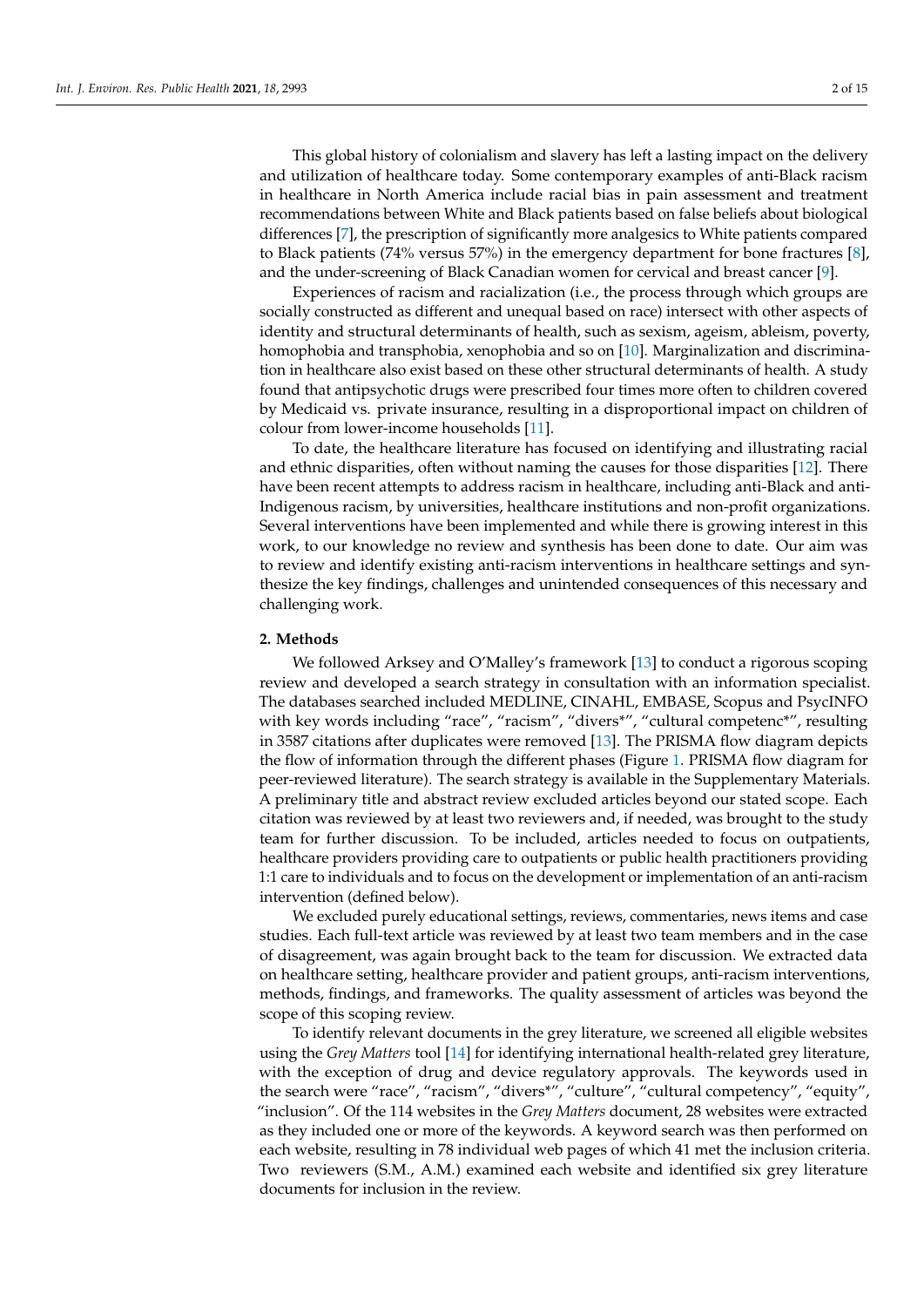<span id="page-2-0"></span>

**Figure 1.** PRISMA flow diagram for peer-reviewed literature.

#### **3. Working Definitions of Anti-Racism Intervention and Types of Racism**

We used Calliste and Dei's [\[15\]](#page-13-2) definition of an anti-racism intervention: an "actionoriented, educational and/or political strategy for systemic and political change that addresses issues of racism and interlocking systems of social oppression". Anti-racism actions can come in many forms, including "individual transformation, organizational change, community change, movement-building, anti-discrimination legislation and racial equity policies in health, social, legal, economic and political institutions" [\[15\]](#page-13-2). This definition acknowledges the multiple ways that anti-racism action can occur and allowed us to include a wide range of intervention types.

Jones [\[16\]](#page-13-3) describes three levels of racism: institutionalized racism, personally mediated racism and internalized racism. Institutionalized racism refers to "differential access to the goods, services, and opportunities of society by race" and is often normalized and legalized. Personally mediated racism refers to prejudice and discrimination between people where assumptions are made about people's abilities, motives and actions based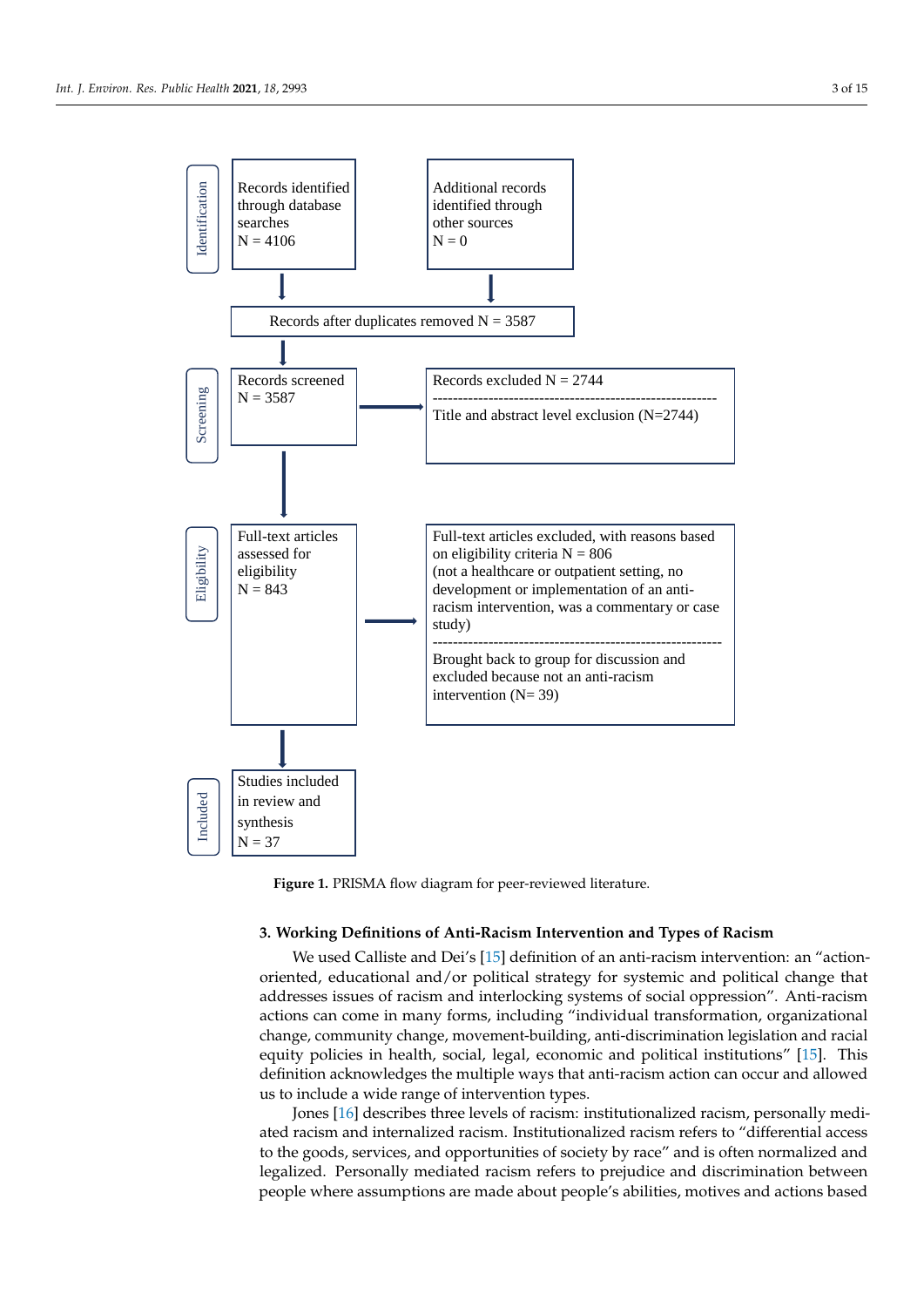on their race, and assaults are made against people [\[16\]](#page-13-3). Internalized racism refers to the negative attitudes, beliefs and actions taken on by people of a racialized group about their own abilities and worth [\[16\]](#page-13-3).

Additionally, the National Collaborating Centre for Determinants of Health defines systemic racism as "policies and practices within institutions such as regulations and standard ways of operating that lead to racially biased outcomes and experiences" [\[17\]](#page-13-4).

Given the heterogeneity of the research, anti-racism interventions were also identified according to the level that the intervention targeted within a Social Ecological Model (SEM) [\[18\]](#page-13-5): individual, interpersonal, community, organizational and policy levels. Themes were inductively developed from the included articles and a conceptual model was iteratively developed, highlighting key strategies for anti-racism interventions in healthcare settings.

#### **4. Results**

## *4.1. Overview of the Literature*

In total, 37 peer-reviewed articles were included in the review, with 12 empirical studies and 25 theoretical or conceptual papers. The empirical studies included the collection and analysis of data while theoretical or conceptual papers did not. Five conceptual papers described anti-racism interventions that were evaluated or in the process of being evaluated [\[19–](#page-13-6)[23\]](#page-13-7). Table [1](#page-4-0) summarizes the results of the peer-reviewed literature outlined below. Six grey literature documents were included [\[24](#page-13-8)[–29\]](#page-13-9). A summary of the peer-reviewed articles and grey literature documents with detailed information and findings are presented in table format in Supplementary Materials.

**Table 1.** Summary of results from peer-reviewed literature ( $n = 37$ ).

| Country                                                                                                                                                                                 | Number of Articles (%) |  |  |
|-----------------------------------------------------------------------------------------------------------------------------------------------------------------------------------------|------------------------|--|--|
| United States of America [12,19,30-46]                                                                                                                                                  | 19 (51%)               |  |  |
| Canada [47-51]                                                                                                                                                                          | 5(14%)                 |  |  |
| United Kingdom [21,22,52,53]                                                                                                                                                            | $4(11\%)$              |  |  |
| Australia [23,54-58]                                                                                                                                                                    | 6(16%)                 |  |  |
| New Zealand [20,59,60]                                                                                                                                                                  | 3(8%)                  |  |  |
| Target Healthcare Provider Group                                                                                                                                                        |                        |  |  |
| Nurses [41,43,47,48,55,58-60]                                                                                                                                                           | 8(22%)                 |  |  |
| Physicians [19,32,34,35,38,40,56,57]                                                                                                                                                    | 8(22%)                 |  |  |
| Psychologists/Counsellors [21,36,45,46,52]                                                                                                                                              | 5(11%)                 |  |  |
| Social Workers [54]                                                                                                                                                                     | 1(3%)                  |  |  |
| Occupational Therapists [30]                                                                                                                                                            | 1(3%)                  |  |  |
| Pharmacists [42]                                                                                                                                                                        | 1(3%)                  |  |  |
| Other/Not specified                                                                                                                                                                     | 13 (35%)               |  |  |
| <b>Target Patient Group</b>                                                                                                                                                             |                        |  |  |
| Indigenous populations as a patient group (includes Aboriginal and Torres Strait Islander<br>people, Maori, First Nations, Inuit, and Metis/Native Americans) [20,23,26,47,50,51,54-60] | 12 (32%)               |  |  |
| Black populations as a patient group (includes Black and African American) [30–32,52,53]                                                                                                | 5(14%)                 |  |  |
| Other minority and racialized patient groups using terms like "minority groups", "clients of<br>colour", "non-White", "racial and ethnic minorities"                                    | 12 (32%)               |  |  |
| <b>Healthcare Setting</b>                                                                                                                                                               |                        |  |  |
| Hospitals (outpatients) [22,35,37,47,51,55,56]                                                                                                                                          | 8(21%)                 |  |  |
| Network or regional level with direct patient reach [12,20,23,33,39,42,44]                                                                                                              | 7(19%)                 |  |  |
| Primary care [21,43,46,50,58,60]                                                                                                                                                        | 6(14%)                 |  |  |
| Community-based settings providing outpatient care [19,30,31,48,52,54]                                                                                                                  | 6(14%)                 |  |  |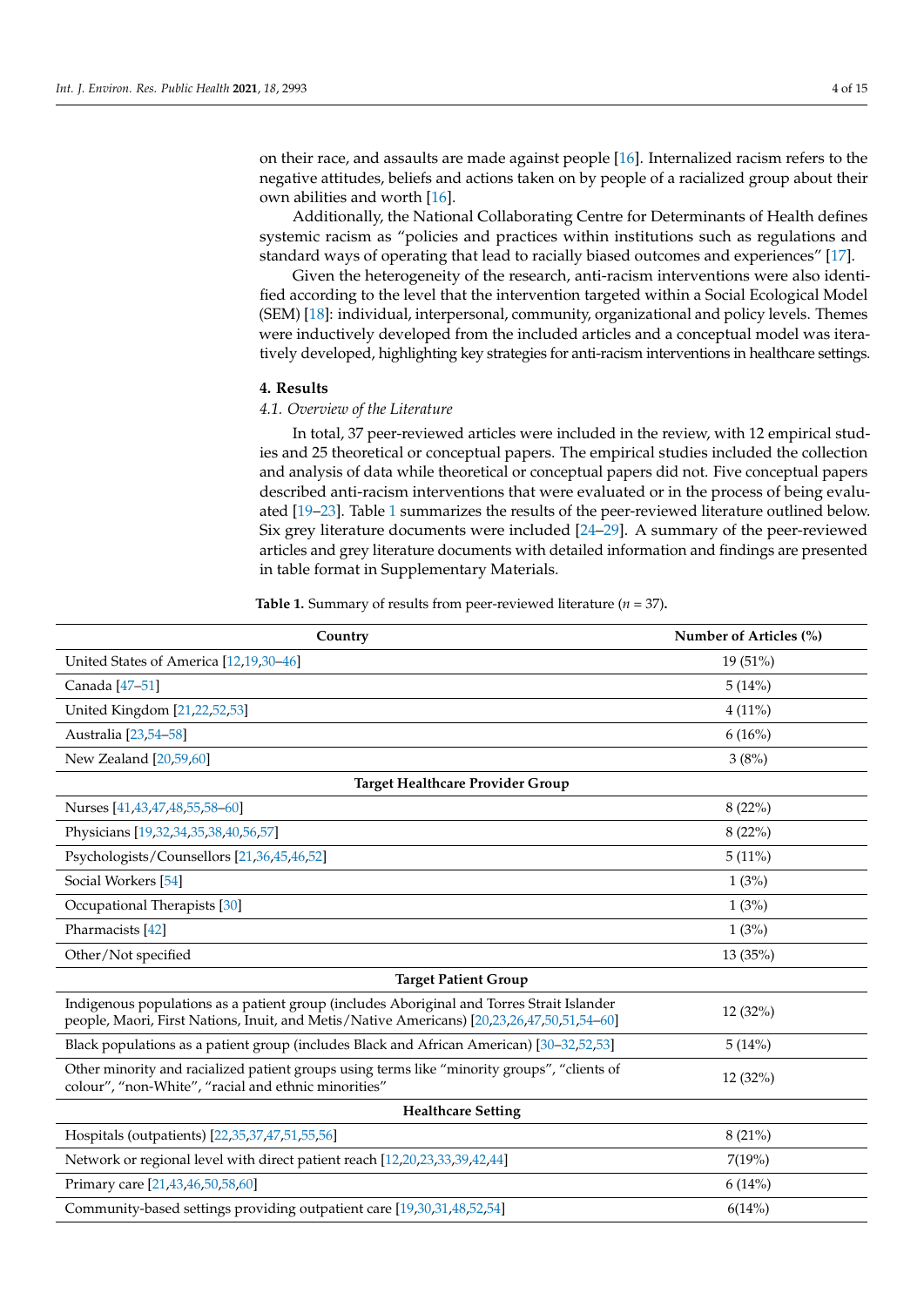| Table 1. Cont. |  |  |
|----------------|--|--|
|----------------|--|--|

<span id="page-4-0"></span>

| Country                                                         | Number of Articles (%) |  |
|-----------------------------------------------------------------|------------------------|--|
| Level of Intervention                                           |                        |  |
| Individual [19,21,22,30,34,37,38,40–42,47,50,54–56,58,59]       | 20(54%)                |  |
| Interpersonal [20,23,30,33,36-38,41,43-45,47,50-52,54,56,58,59] | $19(51\%)$             |  |
| Community [12,23,48,50,55,56,59,60]                             | $8(21\%)$              |  |
| Organizational [12,22,31,32,35,37-39,42,44,47-49,51-57]         | 21(57%)                |  |
| Policy [12,20,23,32,35,37,38,42,53]                             | 9(24%)                 |  |

Only 40% of articles explicitly defined racism or a specific type or level of racism, such as institutional racism or systemic racism. One third (32%) provided definitions for related terms, including stereotype, discrimination, prejudice, cultural safety, cultural competence/awareness/safety, racial and ethnic disparities, and unconscious bias. A quarter of the articles (26%) had no explicit definition for either racism or any related terms, although they used these terms within the articles. Those that did provide definitions of racism varied and were noted.

Of the peer-reviewed articles, 12 (32%) explicitly focused on anti-racism interventions for Indigenous populations as a patient group (includes Aboriginal and Torres Strait Islander people, Maori, First Nations, Inuit, and Metis/Native Americans) and only 5 (14%) explicitly focused on Black populations as a patient group (includes Black and African American) [\[30–](#page-13-10)[32](#page-13-14)[,52,](#page-14-3)[53\]](#page-14-4). Twelve articles (32%) named other minority and racialized patient groups using terms like "minority groups", "clients of colour", "non-White", "racial and ethnic minorities" and "socially stigmatized groups".

There were a wide range of anti-racism interventions across different healthcare settings and provider groups. Almost half of the peer-reviewed articles focused on either nurses or physicians as healthcare provider groups (22% and 22%, respectively). Other articles focused on counsellors and psychologists (11%), social workers (3%) or pharmacists (3%), while 32% of articles did not specify a healthcare provider group. The anti-racism interventions were implemented across a range of settings, including hospitals (outpatients) (21%); network or regional level with direct patient reach (19%), such as the Henry Ford Health System in Michigan [\[33\]](#page-13-21); primary care (14%) and community-based settings providing outpatient care (11%), such as the NSW Health Education Centre Against Violence [\[54\]](#page-14-5).

Anti-racism interventions were further stratified at differing socio-ecological levels. Table [2](#page-5-0) outlines examples of anti-racism interventions in healthcare settings by intervention level.

**Table 2.** Examples of anti-racism interventions in healthcare settings by intervention-level.

| Individual-level: 20 articles (54%) | Deliver cultural competency training on providing culturally competent care<br>$\overline{\phantom{a}}$<br>(addressing concepts related to racism, unconscious or implicit bias, stereotype,<br>prejudice) [22,30,34,37,38,42,46] (e.g., 33-h cultural medicine curriculum within<br>residency program [19]).<br>Provide continuous, ongoing training with an explicit anti-racism focus [46,52].<br>$\overline{\phantom{a}}$<br>Incorporate critical reflection on knowledge, attitudes, beliefs and practice/reflexivity<br>$\overline{\phantom{a}}$<br>$[46, 55, 56, 58]$ . |
|-------------------------------------|--------------------------------------------------------------------------------------------------------------------------------------------------------------------------------------------------------------------------------------------------------------------------------------------------------------------------------------------------------------------------------------------------------------------------------------------------------------------------------------------------------------------------------------------------------------------------------|
|-------------------------------------|--------------------------------------------------------------------------------------------------------------------------------------------------------------------------------------------------------------------------------------------------------------------------------------------------------------------------------------------------------------------------------------------------------------------------------------------------------------------------------------------------------------------------------------------------------------------------------|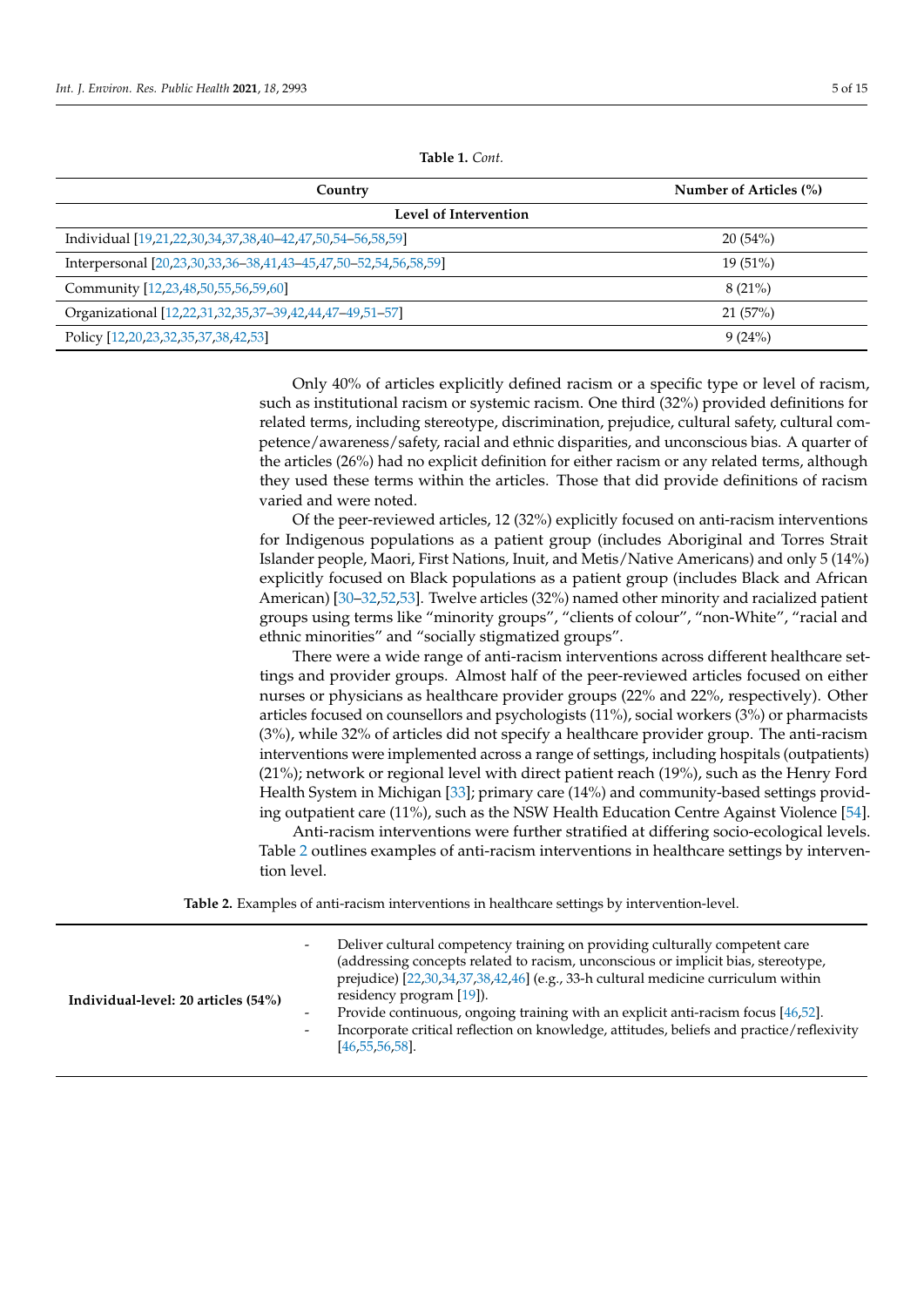**Table 2.** *Cont.*

<span id="page-5-0"></span>

| Interpersonal-level: 19 articles<br>(51%)  | Provide workshops for healthcare providers focusing on privilege and cultural<br>competency training [20,23,30,33], the impact on clinical decision-making [37,38], on<br>cultural schemas [45] and other strategies like appropriate humour [51] and relational<br>accountability [58].<br>Incorporate reflective questions for culturally safe healthcare [56].<br>Develop and implement guidelines on how to address racist or prejudicial comments<br>in psychotherapy [36].                                                                                                                                                                                                                                                                                                                                                                                                                                                                                                                                                                                                                                                                                                                                                                                                                                                                                                                                                                                                                                                      |
|--------------------------------------------|---------------------------------------------------------------------------------------------------------------------------------------------------------------------------------------------------------------------------------------------------------------------------------------------------------------------------------------------------------------------------------------------------------------------------------------------------------------------------------------------------------------------------------------------------------------------------------------------------------------------------------------------------------------------------------------------------------------------------------------------------------------------------------------------------------------------------------------------------------------------------------------------------------------------------------------------------------------------------------------------------------------------------------------------------------------------------------------------------------------------------------------------------------------------------------------------------------------------------------------------------------------------------------------------------------------------------------------------------------------------------------------------------------------------------------------------------------------------------------------------------------------------------------------|
| Community-level: 8 articles (21%)          | Develop ongoing, meaningful partnerships with Aboriginal/Indigenous stakeholders<br>$\overline{\phantom{0}}$<br>and communities [23] and with Aboriginal/Indigenous Elders [56].<br>Actively engage Aboriginal/Indigenous and racialized communities at multiple levels<br>and throughout the process [55,56,59].<br>Reorganize power by strengthening community relationships and forming caucus<br>groups for anti-racist community organizing [12].                                                                                                                                                                                                                                                                                                                                                                                                                                                                                                                                                                                                                                                                                                                                                                                                                                                                                                                                                                                                                                                                                |
| Organizational-level: 21 articles<br>(57%) | Develop a strategic leadership committee, consultation group, team ("charged with<br>monitoring and addressing policies and practices, resource allocations, relational<br>structures, organizational norms and values, and individual skills and attitudes") [12]<br>and implementing action plans that work towards anti-racist strategic goals<br>$[12, 22, 23, 42]$ .<br>Have commitment from leadership in organizational investment [12,53].<br>Ensure core leadership support that articulates diversity as a high institutional priority<br>$\overline{\phantom{a}}$<br>and organizational investment in supportive communication to all relevant<br>stakeholders [53].<br>Implement counter-racism policy compliance procedures [22,23].<br>Build supports for Indigenous and racialized staff [55,56] (e.g., Indigenous hospital<br>liaison officers [57]).<br>Identify and improve culturally unsafe systems and improve hospital and primary<br>healthcare links [55].<br>Collect data to identify racial disparities and their sources [37,38] (e.g., race-based data<br>$\overline{\phantom{0}}$<br>collection [37,38,42]).<br>Educate healthcare providers on anti-racism through several venues, grand rounds,<br>newsletters, public relations campaigns, ongoing curricula, workshops [37,38,51] and<br>provide ongoing orientation for new healthcare providers [57].<br>Incorporate anti-racism into quality improvement initiatives [37,38] (e.g., indicators<br>for the workforce race equality standard [53]). |
| Policy-level: 9 articles (24%)             | Recruit, retain, and promote Black, Indigenous and people of colour at all levels of the<br>academic ladder in mainstream admission and promotion policy [12,32,35,37,38] and<br>in the healthcare workforce [32,42].<br>Increase infrastructure, accountability, transparency and monitoring [12,23,55].<br>Increase Maori/Indigenous participation and partnership in decision making through<br>shared leadership in policymaking (e.g., use Maori/Indigenous models of health in<br>policymaking) [20,23].<br>Mandate targets and actions [53].<br>-<br>Implement multiple strategies at policy, organizational, community, interpersonal, and<br>$\overline{\phantom{0}}$<br>individual levels simultaneously over a long period [53].                                                                                                                                                                                                                                                                                                                                                                                                                                                                                                                                                                                                                                                                                                                                                                                           |

*Individual-level interventions* included self-reflection tools, unconscious bias training and Implicit Association Tests that seek to make individuals aware of stereotypes about different racial groups that are unconsciously formed [\[30,](#page-13-10)[34,](#page-13-15)[35\]](#page-13-16). This type of intervention or training is targeted at individual transformation relating to knowledge, attitudes and behaviours. *Interpersonal-level interventions* focused on cultivating interactions (both formal and informal) between providers, patients and the provider–patient relationship that seek to address racial health disparities, mitigate harmful practices for racialized popula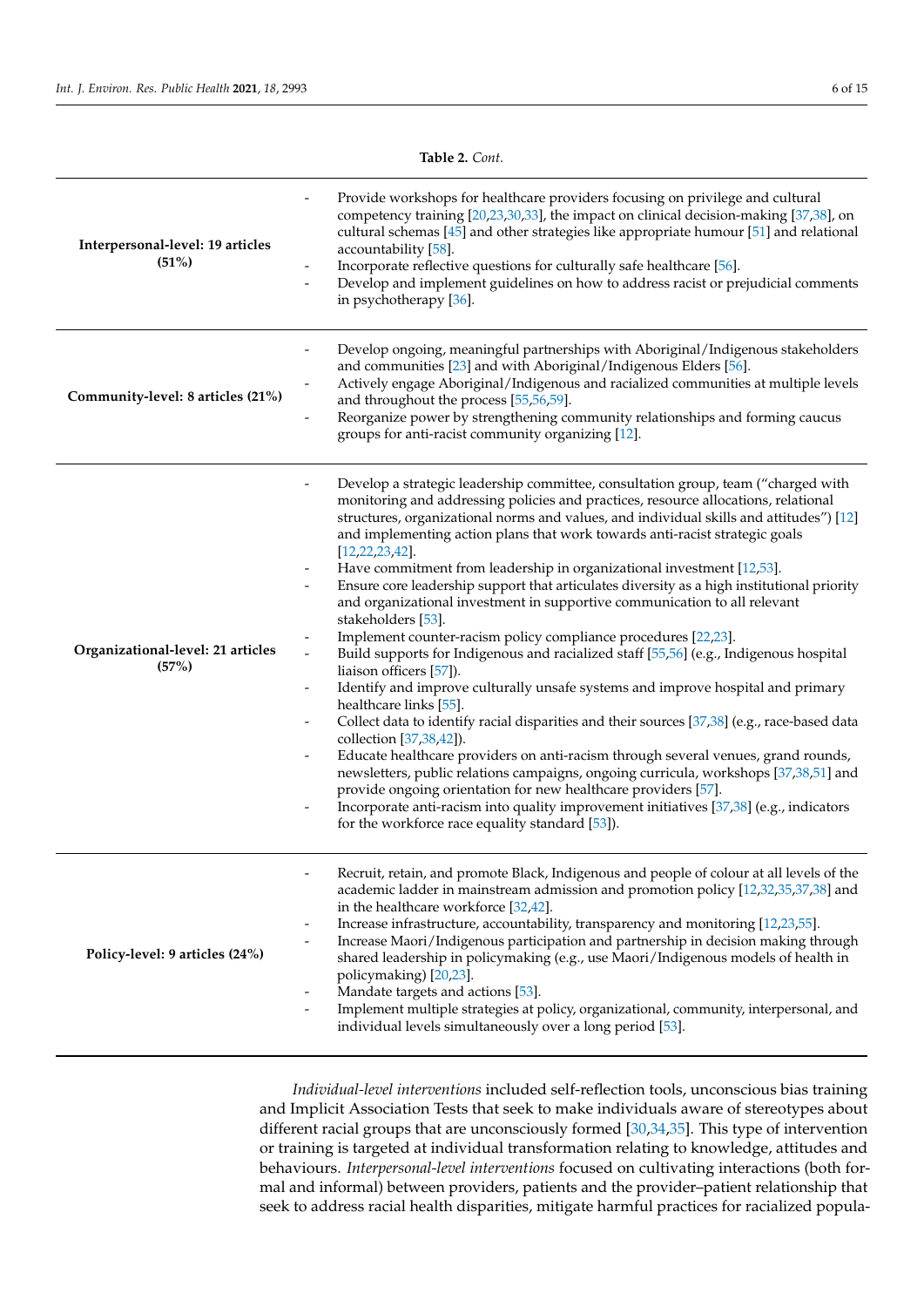tions or address racist comments by clients [\[36\]](#page-13-18). For example, the Maori Practice Model (Te Kapunga Putohe) [\[59\]](#page-14-7) was developed to integrate Maori practices into nursing practice and guide nurses in providing Maori-centred care to improve health outcomes for this population. *Community-level interventions* focused on developing meaningful relationships between the healthcare organization and populations that the healthcare setting serves or the geographic community that the organization is situated within. These interventions involved actively establishing ongoing, meaningful partnerships with racialized communities, including Black, Indigenous and other racialized groups to begin to address racism in healthcare [\[23,](#page-13-7)[55,](#page-14-12)[56\]](#page-14-14). Addressing institutional racism against Aboriginal people in hospitals needs committed physicians to engage, support, learn from and include Aboriginal community elders and members in discussion, planning and collaboration [\[56\]](#page-14-14). Investing time and resources in this process is an integral part of anti-racism work. *Organizationallevel interventions* focused on structures and processes within an organization, including creating a consultation group, amending human resources policies, hosting workshops and conferences to effect organizational change [\[31,](#page-13-23)[35](#page-13-16)[,37](#page-13-20)[–39,](#page-13-22)[47](#page-14-1)[–49,](#page-14-20)[57\]](#page-14-15). Language translation and culturally- or linguistically-appropriate services were heralded (erroneously) as antiracist interventions in some articles [\[40–](#page-14-13)[42,](#page-14-17)[49\]](#page-14-20). *Policy-level interventions* focused on policies, regulations, processes which include frameworks, policies, guidelines and recommendations at a system level [\[12,](#page-12-11)[20,](#page-13-13)[32,](#page-13-14)[35,](#page-13-16)[37,](#page-13-20)[38,](#page-13-17)[59\]](#page-14-7). For example, the National Health Service in the United Kingdom incorporated a workforce standard with indicators that compared metrics between "White and Black and minority ethnic" healthcare staff [\[53\]](#page-14-4). A policy statement with three principles was released by the American Society of Health-System Pharmacists to reduce racial and ethnic disparities [\[42\]](#page-14-17). These interventions are intended to provide broad-level mandates or guidance for uptake by stakeholders.

Many (62%) articles included interventions that were multi-level, i.e., targeted two or more levels. Most anti-racism interventions targeted the individual (54%), interpersonal (51%) and organizational (57%) levels. Only 21% of the peer-reviewed articles included an anti-racism intervention at the community-level and 24% included an intervention at the policy-level.

None of the included empirical studies targeted policy-level interventions and only two empirical studies included a community-level intervention [\[50,](#page-14-18)[60\]](#page-14-8). Four of the six grey literature documents implemented policy-level interventions [\[26](#page-13-19)[–29\]](#page-13-9).

Some authors formed or identified recommendations, strategies, principles or lists of competencies for healthcare providers [\[21,](#page-13-11)[35,](#page-13-16)[37,](#page-13-20)[43,](#page-14-10)[48\]](#page-14-11). These articles often provided valuable insights but varied with respect to follow-up action.

Many articles focused on developing a new or original tool, training, workshop or curricula to varying degrees of success [\[19,](#page-13-6)[20](#page-13-13)[,23](#page-13-7)[,30,](#page-13-10)[31,](#page-13-23)[33,](#page-13-21)[34](#page-13-15)[,44](#page-14-19)[,45,](#page-14-16)[49,](#page-14-20)[51,](#page-14-2)[56\]](#page-14-14). The evaluation of an *Undoing Racism* workshop [\[31\]](#page-13-23) aimed at highlighting the role of racism in contributing to the Black–White gap in infant mortality found that the workshop was helpful in offering a common language and framework to discuss racism and identify changes to reduce disparities. However, results from 169 surveys noted that White respondents had fewer "likes" about the workshop compared to African Americans and were more likely to object to the perceived "confrontational style" of the workshop [\[31\]](#page-13-23).

Bennet and Keating [\[52\]](#page-14-3) identified key factors for effective race equity training, noting that "current approaches are fundamentally flawed". These factors include whether the organization has a formal policy of anti-racism, established level of commitment, whether race equity training is voluntary or mandatory, the cost of attending, the (internal or external) facilitator's qualifications, and whether the impact of the training is evaluated [\[52\]](#page-14-3). Continuous, ongoing training was considered better than one-time training [\[46\]](#page-14-0). Furthermore, training should avoid a "one size fits all" approach for staff which does not sufficiently address healthcare provider-specific issues [\[52\]](#page-14-3).

There were challenges with engaging healthcare providers in the training process. Debriefing discussions of the interactive training tool *Privilege and Responsibility Curricular Exercise* [\[33\]](#page-13-21) resulted in "divisive responses that facilitators had to challenge, such as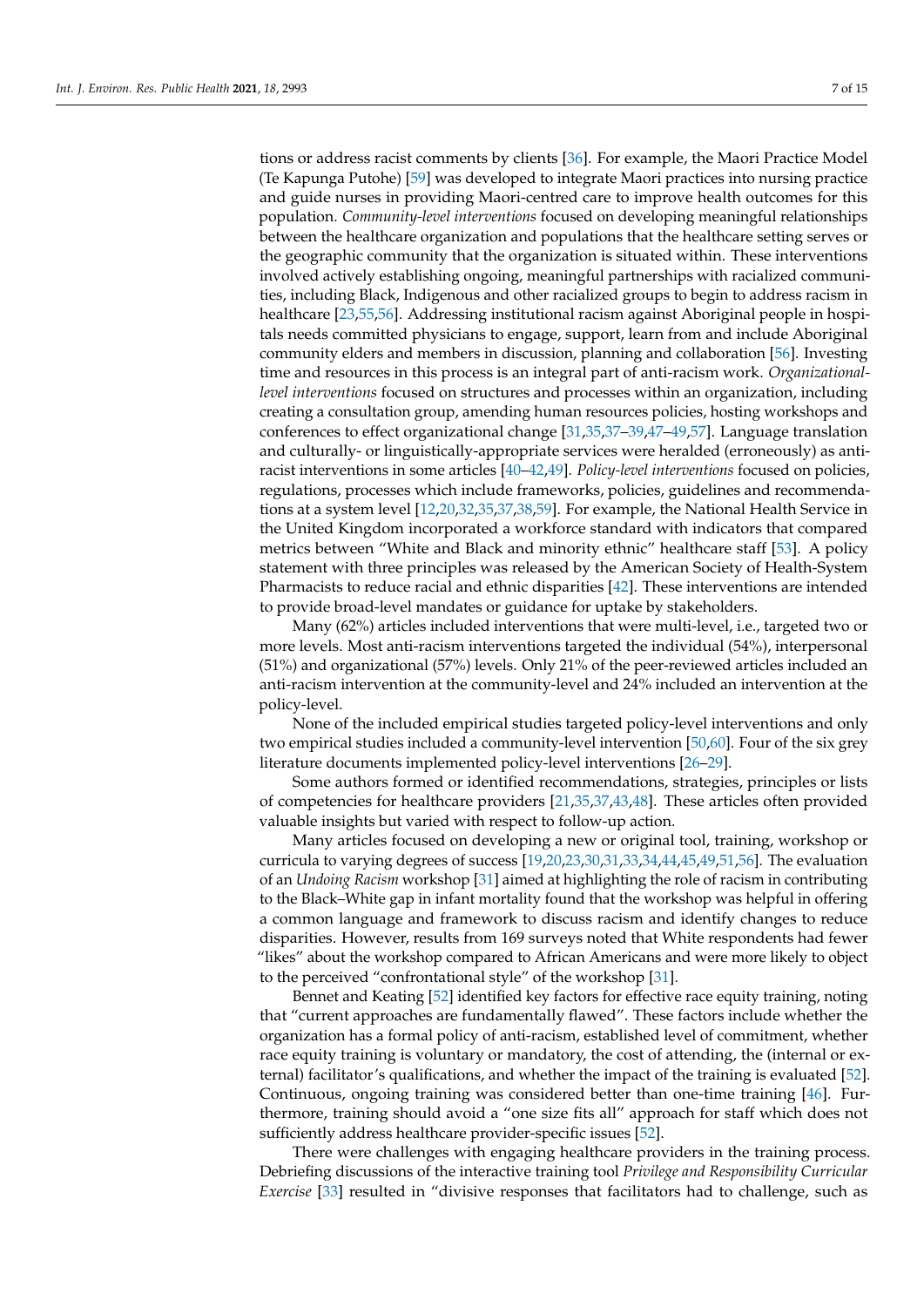denial, diversion, or anecdotal accounts questioning the existence of societal bias." Antiracism training needs to be ongoing, with the support of a skilled facilitator adept in this subject area [\[30\]](#page-13-10). Importantly, "an unintended consequence of training providers to avoid explicit bias is that their implicit bias is activated" [\[34\]](#page-13-15). One study identified that physicians "are the group least likely to attend" and make time for quality Aboriginal cultural orientation training [\[56\]](#page-14-14). Nurses were identified as key players and advocates in addressing inequities, establishing culturally safe and competent practices through transparent processes [\[48,](#page-14-11)[55,](#page-14-12)[59\]](#page-14-7).

A mixed-methods study of a six-hour workshop on cultural competency with White, female occupational therapists found that study participants held significantly negative attitudes towards African Americans which were not ameliorated by the intervention [\[30\]](#page-13-10). The results demonstrated that participants held strong, persistent beliefs and racist attitudes towards Black people, were resistant to change despite evidence presented, and attributed any health disparities to a perceived "deficit" within that group. A key recommendation was to offer training in short sessions, spaced at least one week apart to allow for processing time by participants [\[30\]](#page-13-10). Papadopoulos, Tilki and Lees [\[21\]](#page-13-11) present 15 principles to consider for effective cultural competency training.

#### *4.2. Foundational Principles for Anti-Racism Interventions in Healthcare Settings*

The findings below present some key considerations for conducting anti-racism work in healthcare settings. These findings are summarized in the conceptual model (Figure [2\)](#page-8-0). Overview of the principles and strategies for anti-racism interventions in healthcare settings.) The figure depicts the process, principles and strategies for consideration when implementing anti-racism interventions in healthcare settings.

#### *4.3. Define the Problem(s) and Set Clear Goals and Objectives*

Failing to clearly define a problem at the outset may result in interventions that are not aligned with intended goals, and consequently ineffective at achieving desired outcomes. Training and other initiatives must be tailored to address specific organizational needs and context [\[52\]](#page-14-3) to tackle racism at various levels. For instance, a lack of knowledge and cultural competency around Indigenous health practices [\[57\]](#page-14-15) is a specific problem with different objectives from reducing Black infant mortality [\[31\]](#page-13-23). Similarly, these objectives are distinct from trying to "build a culturally safe and respectful organisation that addresses individual and institutional racism" [\[23\]](#page-13-7) or from implementing processes such as race-based data collection [\[38\]](#page-13-17). The literature underscores the need for thoughtful and intentional processes with respect to anti-racism work. Organizations ought to self-assess and "build organizational commitment to be inclusive, open, and progressive" while acknowledging power dynamics [\[48\]](#page-14-11).

False assumptions may be made about what is needed within healthcare settings due to a lack of clarity and insufficient understanding and defining of the problem. As many articles focused on individual- or interpersonal-level interventions, such as training or workshops, it seems that there are assumptions that training will result in behaviour change and "solve" the problem of racism. One intervention found that, while general staff responses to training were positive, some employees were angry and struggled to accept the mandatory training, demonstrating "the complexity and depth of the racial issues and the importance of a multi-strategic approach that extends beyond the training itself" [\[23\]](#page-13-7).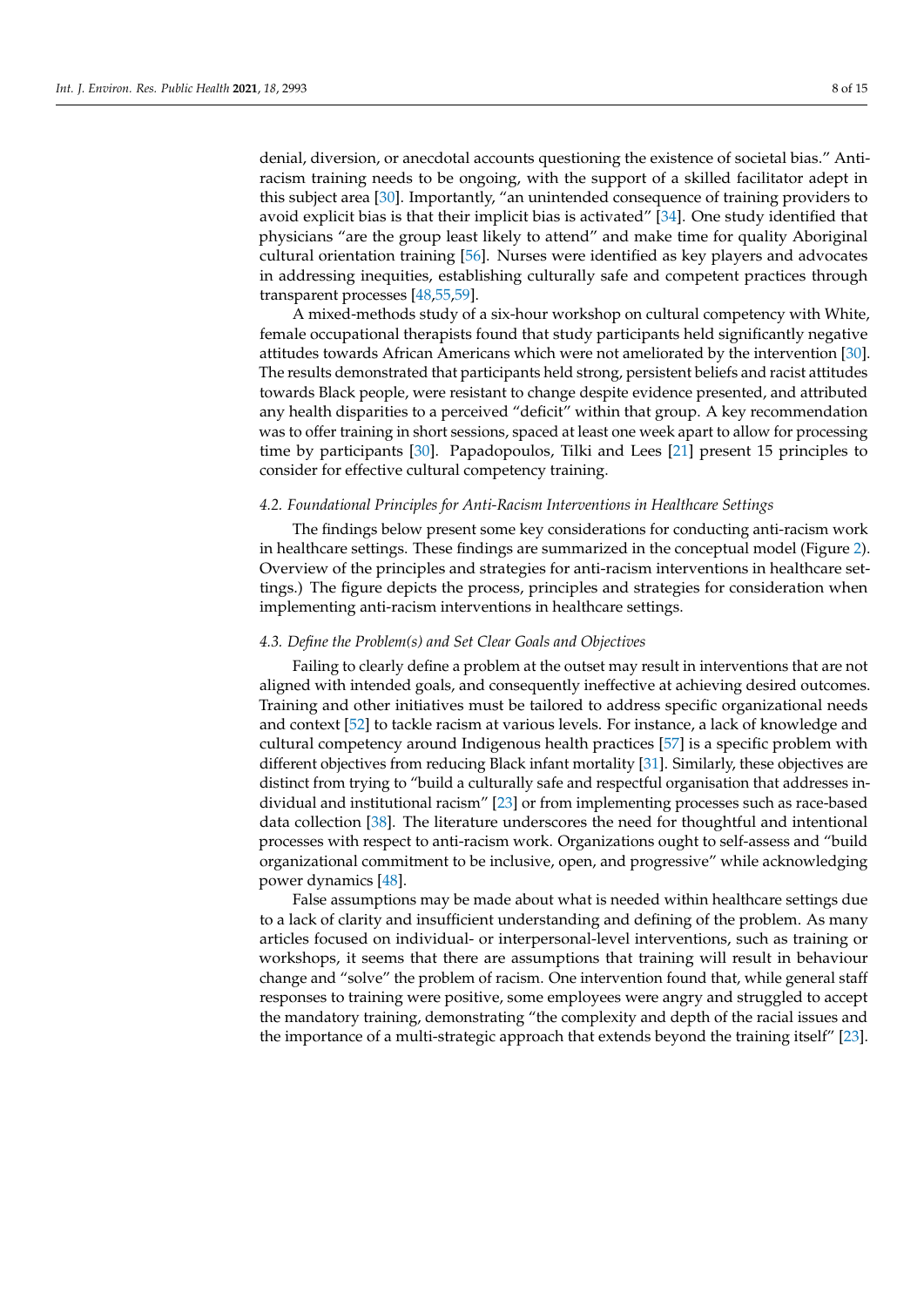<span id="page-8-0"></span>



#### *4.4. Incorporate Explicit and Shared Anti-Racism Language*

There were a range of terms related to anti-racism that were used without a clear definition, or interchangeably with one another despite differences in meaning. Terms such as "cultural competency/awareness", "diversity", "inclusivity", and "ethnic disparities" are broad and not explicitly defined in several of the articles [\[32,](#page-13-14)[40,](#page-14-13)[58](#page-14-6)[–60\]](#page-14-8). The lack of explicit definitions within the literature and the tendency to use euphemistic language are problematic as this avoids explicitly naming racism [\[12,](#page-12-11)[61\]](#page-14-21). This ambiguity risks undermining anti-racism action and interventions.

# *4.5. Establish Leadership Buy-In and Commitment*

The Aboriginal Torres Strait Islander Strategic Leadership Committee in New South Wales [\[23\]](#page-13-7) identified the foundational importance for strong, consistent visible leadership that addresses racism to build sustainable organizational change. Efforts should be made to facilitate meaningful involvement of leaders and governing bodies at different levels of an organization in antiracism initiatives  $[44]$ . The executive team need to be among the first to complete any training to demonstrate commitment, reinforce the importance of process and organizational change, and learn to provide informed support as staff undergo this process [\[23\]](#page-13-7).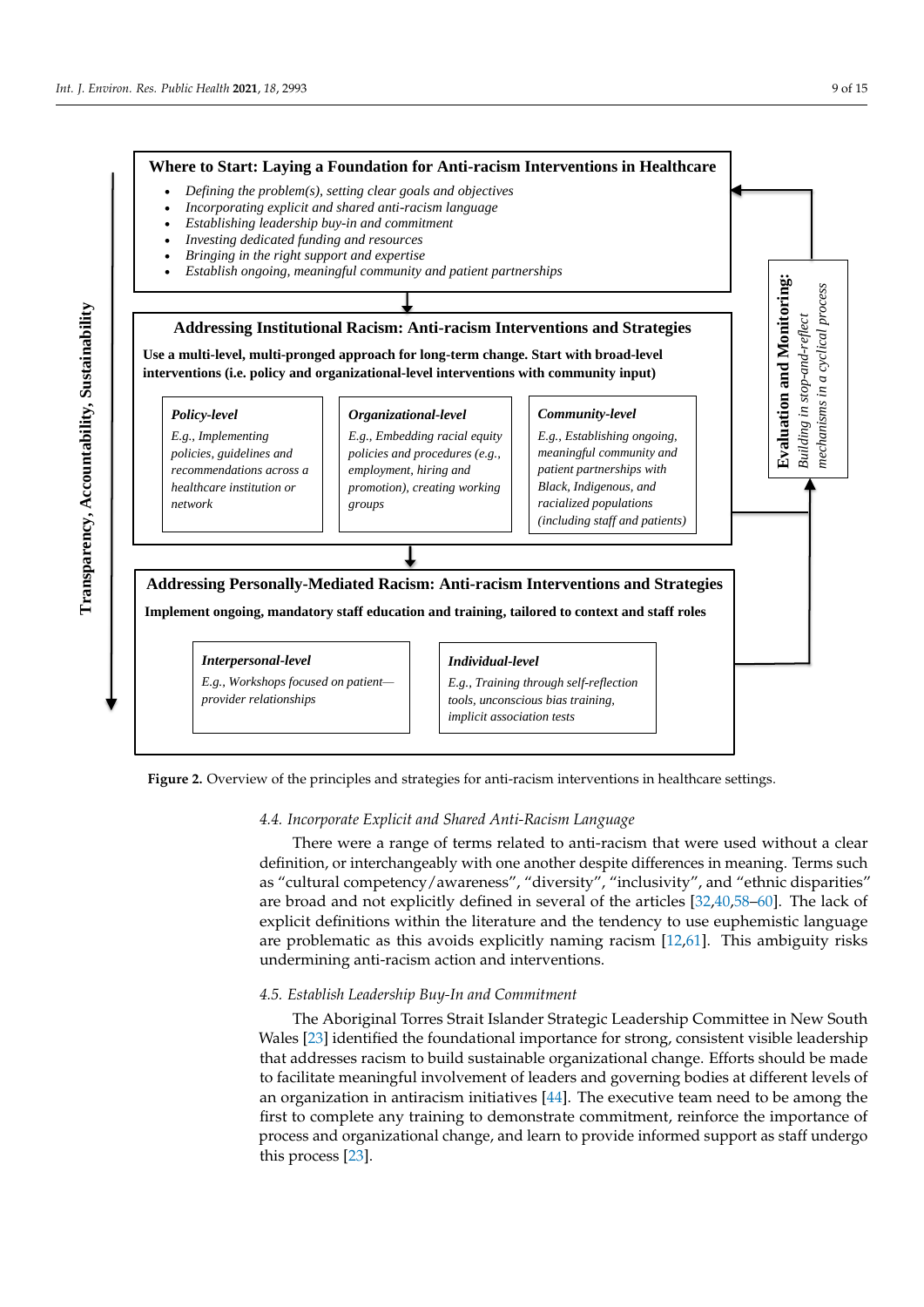#### *4.6. Invest Dedicated Funding and Resources*

Several articles noted the need for dedicated funding for the implementation and evaluation of each anti-racism initiative [\[19](#page-13-6)[,23](#page-13-7)[,51](#page-14-2)[,54,](#page-14-5)[55,](#page-14-12)[57\]](#page-14-15). The lack of funding to cover staff training was identified as one barrier to participation in training [\[51\]](#page-14-2). Leaders must commit to organizational investment and resources, including time, staff and funding for programs, services, training, and community participation e.g., with Indigenous communities [\[23\]](#page-13-7).

#### *4.7. Bring in the Right Support and Expertise*

It can be valuable to convene a committee or group with the right expertise and lived experience and with clear objectives [\[12](#page-12-11)[,22](#page-13-12)[,23\]](#page-13-7). Subcommittees and working groups can "provide effective leadership and ongoing advice on health policy, planning, service delivery and resource allocation" [\[23\]](#page-13-7). An anti-racism initiative focusing on Aboriginal populations, ensured there were equal numbers of Aboriginal and non-Aboriginal committee members [\[23\]](#page-13-7).

Negative consequences may be mitigated through bringing in the right support and expertise, such as consultants and facilitators with relevant anti-racism training and experience [\[30\]](#page-13-10). It is challenging to address and "deal with complex issues of racism and cultural differences and attempting to apply these to interpersonal relationships" [\[52\]](#page-14-3). As such, Steed [\[30\]](#page-13-10) recommends involving members of racialized groups in the creation of interventions and educational materials and hiring skilled facilitators from specific racialized groups.

#### *4.8. Establish Ongoing, Meaningful Community and Patient Partnerships*

Several articles identified the importance of strong, meaningful relationships with racialized community and patient populations at multiple intervention levels [\[20](#page-13-13)[,23](#page-13-7)[,55](#page-14-12)[,56\]](#page-14-14). Establishing effective partnerships with Indigenous populations is a long-term process that is complex [\[23\]](#page-13-7). Formal partnerships need to "engage Aboriginal staff and community representatives, including Elders and organizations, to ensure cultural appropriateness not just in planning but through all stages of development with regular communication" [\[23\]](#page-13-7). Interventions should be tailored "to address community-prioritized issues in order to develop a curriculum that is appropriate and effective" [\[44\]](#page-14-19).

#### **5. Anti-Racism Strategies for Implementation and Evaluation**

#### *5.1. Use a Multi-Level, Long-Term Approach*

Several articles developed or identified frameworks that seek to take a multilevel, multi strategic approach to addressing racism in healthcare [\[12,](#page-12-11)[20,](#page-13-13)[23](#page-13-7)[,38](#page-13-17)[,50](#page-14-18)[,54](#page-14-5)[,55,](#page-14-12)[57\]](#page-14-15). Antiracism interventions are needed at systemic, organizational, interpersonal (patient⁄ provider) and patient- or family-centered levels simultaneously over an extended period of time to create impactful and sustainable change in healthcare settings [\[12](#page-12-11)[,23](#page-13-7)[,53](#page-14-4)[,55\]](#page-14-12). Many organizations have focused on individual-level training; however, sustainability was a key issue and cannot be achieved through one-time interventions [\[55\]](#page-14-12). Griffith et al. [\[12\]](#page-12-11) state that individual-level interventions should be implemented only after organizational-level interventions because "individual behaviour is shaped and promoted by organizational culture and practice".

A key consideration for effective, sustainable anti-racist action is non-tokenistic action. Articles noted that organizations are "keen to be seen to be doing the right thing, meeting legal requirements and 'ticking the boxes'" [\[52\]](#page-14-3).

#### *5.2. Embed Racial Equity Policies and Procedures (e.g., Hiring, Retention and Promotion)*

Organizational and human resource policies, both internal and external, can contribute to racial health disparities without an explicit anti-racist lens [\[12](#page-12-11)[,28](#page-13-24)[,29,](#page-13-9)[37\]](#page-13-20). When explicit anti-racist policies do not exist, these should be developed. The development of a Counter Racism Policy and Compliance Procedure, as part of a multistrategic effort to tackle racism within a regional health service in Australia, assisted with "the identification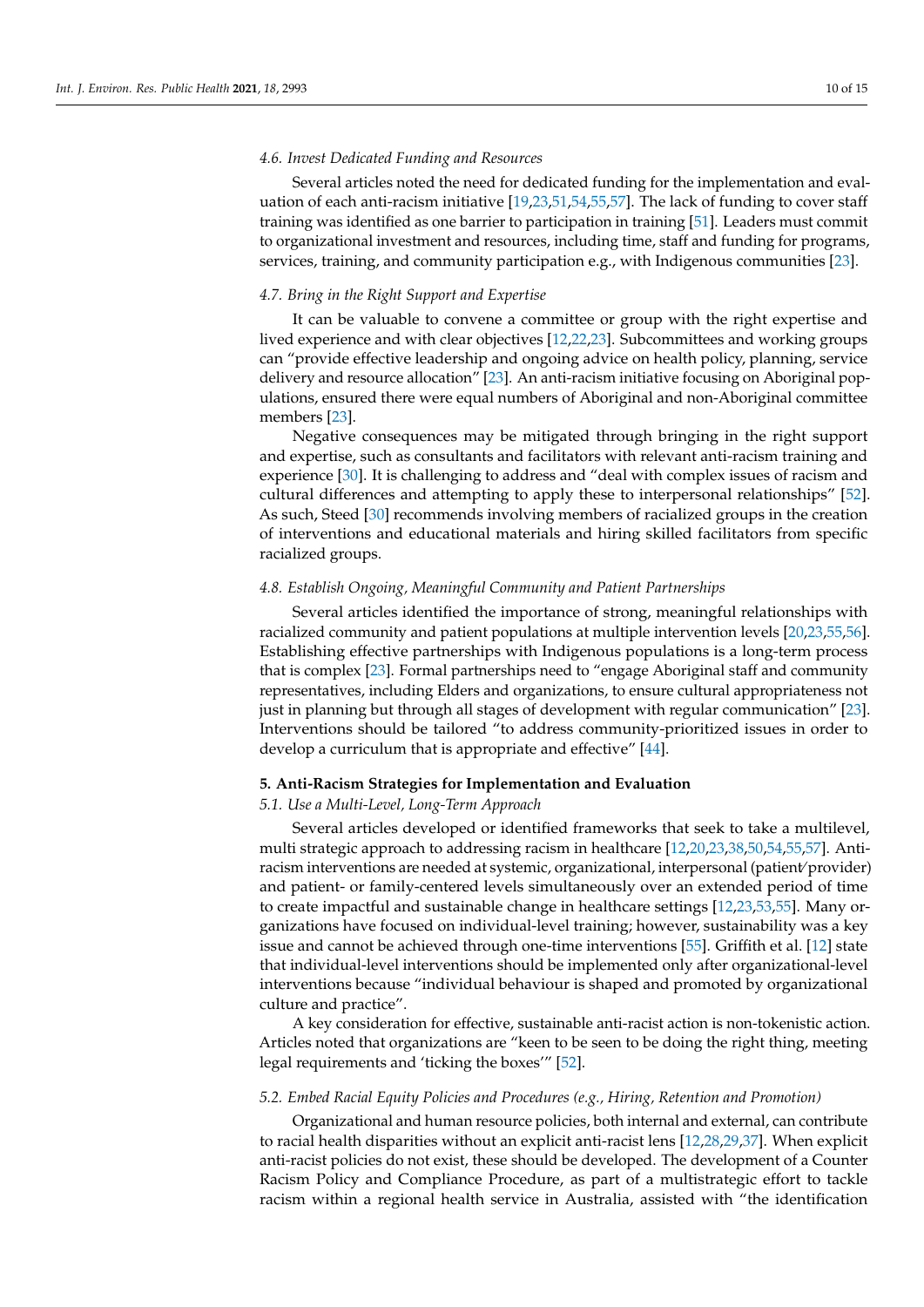and reporting of racism in the workplace, with specific, executive-endorsed processes to investigate and address allegations of workplace racism when they arise" [\[23\]](#page-13-7). It was noted that "discrimination and inequities in the structure of policies, services and funding are readily identifiable but it is often the more subtle manifestations of racism throughout an organisation that go unrecognised" [\[23\]](#page-13-7).

## *5.3. Link Mandatory Anti-Racism Work (Including Staff Education and Training) to Broader Systems of Power, Hierarchy and Dominance*

Mandating anti-racism work within healthcare settings supports systemic change within institutions [\[29](#page-13-9)[,31](#page-13-23)[,44](#page-14-19)[,52](#page-14-3)[,54\]](#page-14-5). These initiatives should be linked to broader concepts and systems of oppression, including an understanding of power, hierarchy and dominance [\[12\]](#page-12-11). The aim is to address the root cause of racial health disparities, which is racism. To disrupt the status quo, training programs need to work towards systemic change, informed by critical theories [\[51\]](#page-14-2). A study found that healthcare providers believed that any system, such as healthcare, which is put into place by dominant culture should work equally well for everyone regardless of race, highlighting the need to tackle harmful misconceptions [\[30\]](#page-13-10). Anti-racist frameworks should also incorporate elements of power, oppression, community organizing principles and structural determinants of health (e.g., colonialism) [\[12\]](#page-12-11).

#### *5.4. Build in Stop-and-Reflect Mechanisms in a Cyclical Process*

One of the key components in creating systems-level change to dismantle racism is "to increase infrastructure, accountability, and monitoring" [\[12\]](#page-12-11). The Dismantling Racism intervention, conducted with staff in a county public health department in the United States, deemed it necessary to inform and educate all staff, leadership and Board of Health about the philosophy, objectives, and accomplishments of mandatory training on an ongoing basis [\[44\]](#page-14-19). Not all interventions are necessarily good or effective at mitigating racism, signaling that appropriate monitoring and evaluation is necessary [\[12](#page-12-11)[,52\]](#page-14-3).

#### **6. Discussion**

We found some, but not many, examples of anti-racism interventions in outpatient healthcare settings in the literature. This work may not have been published publicly, either in the academic or grey literature. Those doing this critical work need to consider the opportunities for sharing their process and learnings on broader platforms for uptake and adaptation to local contexts. We do, however, recognize that the supports and resources to facilitate knowledge dissemination are often lacking. Few articles, especially those that were multi-level and long-term, included complete evaluation findings. Taking an implementation science perspective could be valuable to bridge the "know–do gap" [\[62\]](#page-14-22).

Our review revealed limited literature on policies used to tackle anti-racism in healthcare settings, suggesting a gap in the implementation, uptake or evaluation of this type of intervention. There is a need to develop and evaluate anti-racism interventions that focus on organizational and policy-level change (as opposed to individual and interpersonallevels) and these need to be supported through policy and dedicated funding [\[38\]](#page-13-17). Organizations should avoid further entrenching harmful dynamics and putting resources into trying to assess whether racism exists within their organizations (racism is pervasive and present everywhere).

This review highlights the opportunities and pitfalls of anti-racism interventions and the overemphasis on individual-level training. Organizations should avoid implementing standalone individual-level training and instead shift their focus and resources to policies and practices that seek to dismantle pervasive institutional and systemic racism through a multi-level approach. There are a number of valuable tools and resources for addressing organizational racism that exist outside of healthcare, within the education and non-profit sectors [\[63\]](#page-14-23).

Language translation and linguistically appropriate services should be an integral part of access to healthcare services and are not necessarily innovative standalone anti-racism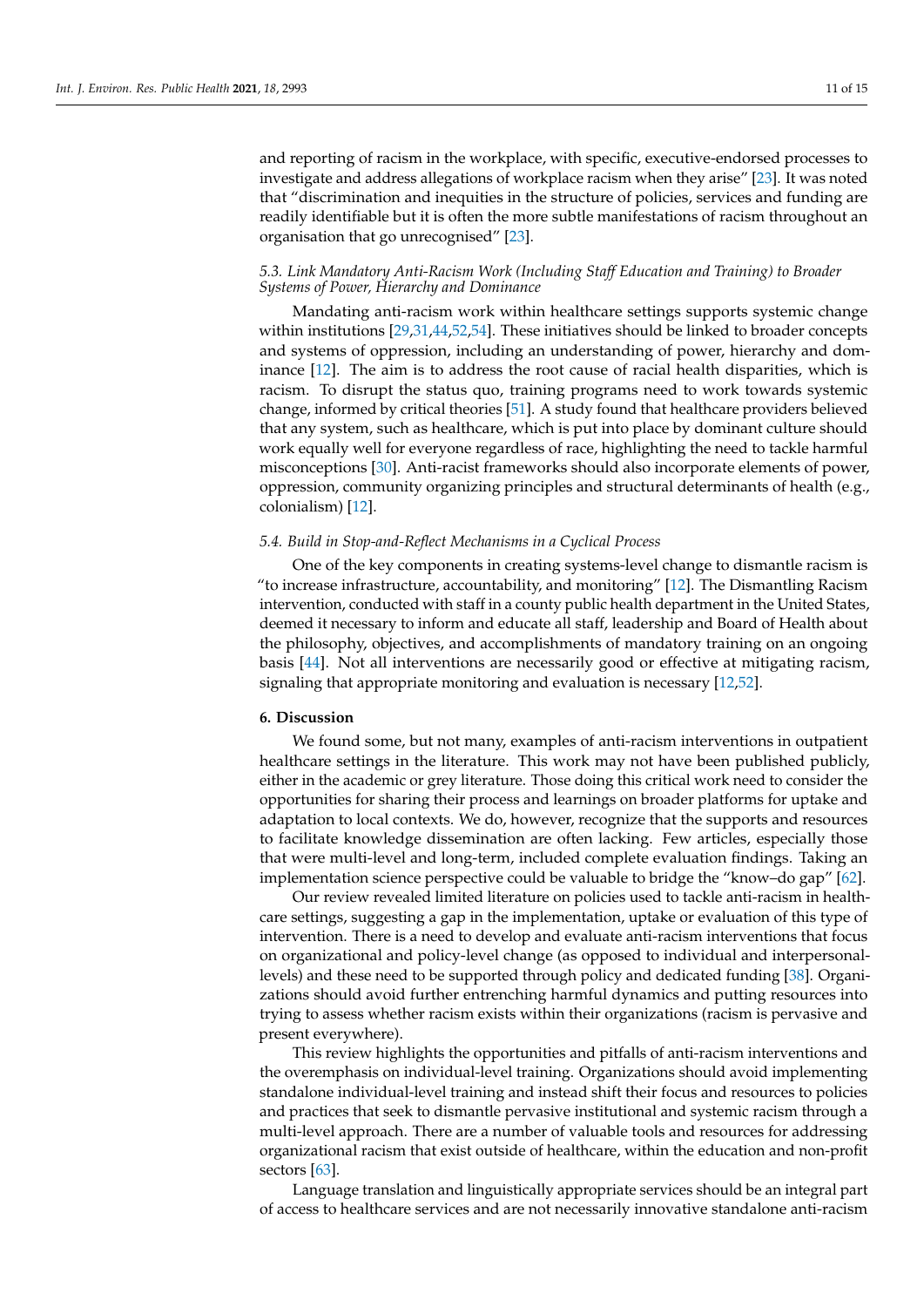interventions. Healthcare organizations risk conflating services like language interpretation with interventions tackling racism at an institutional or systemic level [\[38\]](#page-13-17).

It is imperative that authors explicitly name racism and define any terms used. The literature suggests that healthcare institutions are still grappling with using the word "antiracism" in favour of less controversial terms, which risks watering down initiatives and skirting the important task of dismantling racism [\[52\]](#page-14-3). As less than half of the articles explicitly defined racism, it is challenging to glean the extent to which the articles take a critical anti-racist approach to tackling systemic and institutional racism as defined in this paper.

Ongoing collaborations are needed to tackle racism. Governing healthcare organizations, state and provincial health associations, and regulatory health bodies need to take leading roles in this work. In Canada, this includes the Canadian Medical Association, the College of Family Physicians of Canada and other similar bodies. In the United States, this work aligns with and builds on legislation like the 1964 Civil Rights Act and more recently, the 2010 Patient Protection and Affordable Care Act. The Affordable Care Act included provisions to ensure that federal data collection efforts included data on race, ethnicity, sex, primary language and disability status to highlight disparities discriminating against African American populations. The conversation on collecting race-based data is polarized as, given historical events, this process can be unsafe for and exploitative of certain groups [\[64\]](#page-14-24). Race-based data collection initiatives need to be more than simply a checkbox act of virtue signaling and needs to be undertaken in collaboration with racialized communities with the objectives and applications for the data made explicitly clear.

After the Civil Rights Act of 1964 in the United States, liberal discourses have ushered in a sense of a post-racial world, which has created a "new racialism" [\[65\]](#page-14-25) that we have yet to critically analyze and address in healthcare. As a result, anti-Blackness, anti-Indigeneity, and racism against other people of colour is pervasive across healthcare settings, and until recently has often gone unchallenged. Given the current global context, with the call from Black Lives Matter protests worldwide, the recognition of racism against Indigenous peoples, and rising racism and xenophobia against people of colour, race-related discussions need to be centered around systems of oppression and their intersections.

## **7. Conclusions**

Decision-makers in healthcare institutions have a responsibility to take anti-racism action [\[66\]](#page-14-26). In this paper, we present key processes, principles and strategies for consideration when anti-racism interventions are planned and executed at various levels in healthcare. This includes ensuring leadership includes Black, Indigenous and racialized members, auditing and implementing policies and process to ensure racism is addressed, and creating transparent accountability mechanisms and processes that are communicated to all. This information will help guide organizations as they facilitate difficult conversations, such as who is benefitting from certain initiatives. Anti-racism interventions will need to be tailored to the communities being served by healthcare settings, and this cannot be done without centering the voices and experiences of racialized staff, patients and communities.

Healthcare institutions need to reflect critically on whether they are ready to make the commitment necessary to do this work and invest time and money in the process to bring about sustainable system-level change, or else consider not doing it at all. Without a solid commitment to incorporating the principles of anti-racism work developed by racialized people, primarily Black and Indigenous scholars and activists, over decades, healthcare institutions will continue to create and perpetuate harm.

There is potential for synergies between healthcare, public health and other fields. Healthcare has a responsibility to learn from and collaborate with people from the social sciences and humanities, including critical theorists, sociologists, philosophers, historians and other disciplines to begin to heal decades of systemic racism. Given the relative paucity of data on what types of anti-racism interventions are effective in changing the experience of racism in healthcare settings, we urge healthcare institutions embarking on this work to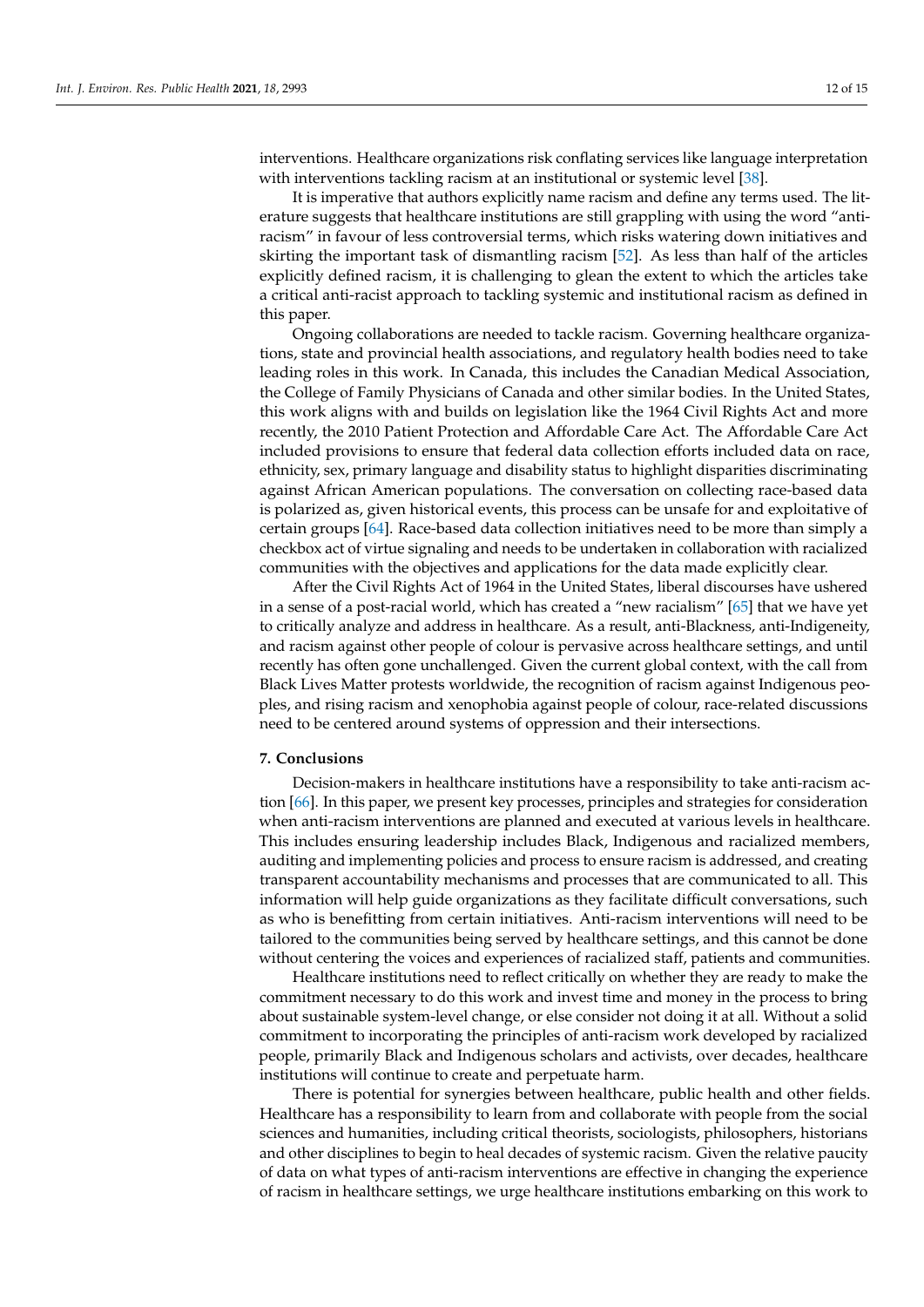evaluate their interventions for both processes and outcomes to contribute to the evidence base. The challenges encountered, not just the successes, will critically inform this work. Future research and evaluation of anti-racism interventions in healthcare are necessary, especially at the policy and community levels.

**Supplementary Materials:** The following are available online at [https://www.mdpi.com/1660-460](https://www.mdpi.com/1660-4601/18/6/2993/s1) [1/18/6/2993/s1.](https://www.mdpi.com/1660-4601/18/6/2993/s1)

**Author Contributions:** Conceptualization, N.H., A.L., S.M., A.D.P. and J.R.; methodology, N.H., A.L., S.M., A.M., A.D.P., J.R.; formal analysis, N.H., A.L., S.M., A.M., A.D.P., J.R.; investigation, N.H., A.L., S.M., A.M., A.D.P., J.R.; writing—original draft preparation, N.H., J.R.; writing—review and editing, N.H., A.L., S.M., A.M., A.D.P., J.R.; visualization, N.H., J.R.; supervision, J.R.; project administration, N.H. and J.R.; funding acquisition, A.L. and J.R. All authors have read and agreed to the published version of the manuscript.

**Funding:** This research was supported by the Philip Berger Advocacy Fund through the St. Michael's Hospital Academic Family Health Team. NH is supported through a Vanier Canada Graduate Scholarship by the Social Sciences and Humanities Research Council (SSHRC). AL is supported by a CIHR New Investigator Award, as a Clinician Scientist by the University of Toronto Department of Family and Community Medicine, and as Chair in Implementation Science at the Peter Gilgan Centre for Women's Cancers at Women's College Hospital, in partnership with the Canadian Cancer Society. AP is supported as a Clinician Scientist by the Department of Family and Community Medicine, Faculty of Medicine at the University of Toronto and at St. Michael's Hospital, by the Li Ka Shing Knowledge Institute, Unity Health Toronto, by a fellowship from the Physicians' Services Incorporated Foundation, and as the Associate Director for Clinical Research at the University of Toronto Practice-Based Research Network (UTOPIAN). The opinions, results and conclusions reported in this article are those of the authors and are independent from any funding sources.

**Institutional Review Board Statement:** Not applicable.

**Informed Consent Statement:** Not applicable.

**Data Availability Statement:** Not applicable.

**Acknowledgments:** The authors would like to acknowledge the valuable support of Anne-Marie Tynan and Aine Workentin during this scoping review.

**Conflicts of Interest:** The authors declare no conflict of interest.

#### **References**

- <span id="page-12-0"></span>1. Czyzewski, K. Colonialism as a Broader Social Determinant of Health. *Iipj* **2011**, *2*, 5. [\[CrossRef\]](http://doi.org/10.18584/iipj.2011.2.1.5)
- <span id="page-12-1"></span>2. McGibbon, E.A. *Anti-Racist Health Care Practice*; Canadian Scholars' Press: Toronto, ON, Canada, 2009; 245p.
- <span id="page-12-2"></span>3. Willoughby, C.D.E. Running Away from Drapetomania: Samuel A Cartwright, Medicine, and Race in the Antebellum South. *J. South. Hist.* **2018**, *84*, 579. [\[CrossRef\]](http://doi.org/10.1353/soh.2018.0164)
- <span id="page-12-3"></span>4. Gamble, V.N. Under the shadow of Tuskegee: African Americans and health care. *Am. J. Public Health* **1997**, *87*, 1773–1778. [\[CrossRef\]](http://doi.org/10.2105/AJPH.87.11.1773)
- <span id="page-12-4"></span>5. Menzies, R. Governing Mentalities: The Deportation of Insane and Feebleminded Immigrants out of British Columbia from Confederation to World War II. *Can. J. Law Soc.* **1998**, *13*, 135–176. [\[CrossRef\]](http://doi.org/10.1017/S0829320100005779)
- <span id="page-12-5"></span>6. Mosby, I. Administering Colonial Science: Nutrition Research and Human Biomedical Experimentation in Aboriginal Communities and Residential Schools, 1942–1952. *Soc. Hist.* **2013**, *46*, 145–172.
- <span id="page-12-6"></span>7. Hoffman, K.M.; Trawalter, S.; Axt, J.R.; Oliver, M.N. Racial bias in pain assessment and treatment recommendations, and false beliefs about biological differences between blacks and whites. *Proc. Natl. Acad. Sci. USA* **2016**, *113*, 4296–4301. [\[CrossRef\]](http://doi.org/10.1073/pnas.1516047113)
- <span id="page-12-7"></span>8. Todd, K.H.; Deaton, C.; D'Adamo, A.P.; Goe, L. Ethnicity and analgesic practice. *Ann. Emerg. Med.* **2000**, *35*, 11–16. [\[CrossRef\]](http://doi.org/10.1016/S0196-0644(00)70099-0)
- <span id="page-12-8"></span>9. Nnorom, O.; Findlay, N.; Lee-Foon, N.K.; Jain, A.A.; Ziegler, C.P.; Scott, F.E.; Rodney,, P.; Lofters, A.K. Dying to Learn: A Scoping Review of Breast and Cervical Cancer Studies Focusing on Black Canadian Women. *J. Health Care Poor Underserved* **2019**, *30*, 1331–1359. [\[CrossRef\]](http://doi.org/10.1353/hpu.2019.0100)
- <span id="page-12-9"></span>10. Crenshaw, K.W. Demarginalizing the Intersection of Race and Sex: A Black Feminist Critique of Antidiscrimination Doctrine, Feminist Theory and Antiracist Politics. *Univ. Chic. Leg. Forum* **1989**, *140*, 139–167.
- <span id="page-12-10"></span>11. Crystal, S.; Olfson, M.; Huang, C.; Pincus, H.; Gerhard, T. Broadened Use Of Atypical Antipsychotics: Safety, Effectiveness, And Policy Challenges. *Health Aff. Chevy Chase* **2009**, *28*, W770–W781. [\[CrossRef\]](http://doi.org/10.1377/hlthaff.28.5.w770)
- <span id="page-12-11"></span>12. Griffith, D.M.; Mason, M.; Yonas, M.; Eng, E.; Jeffries, V.; Plihcik, S.; Parks, B. Dismantling institutional racism: Theory and action. *Am. J. Community Psychol.* **2007**, *39*, 381–392. [\[CrossRef\]](http://doi.org/10.1007/s10464-007-9117-0)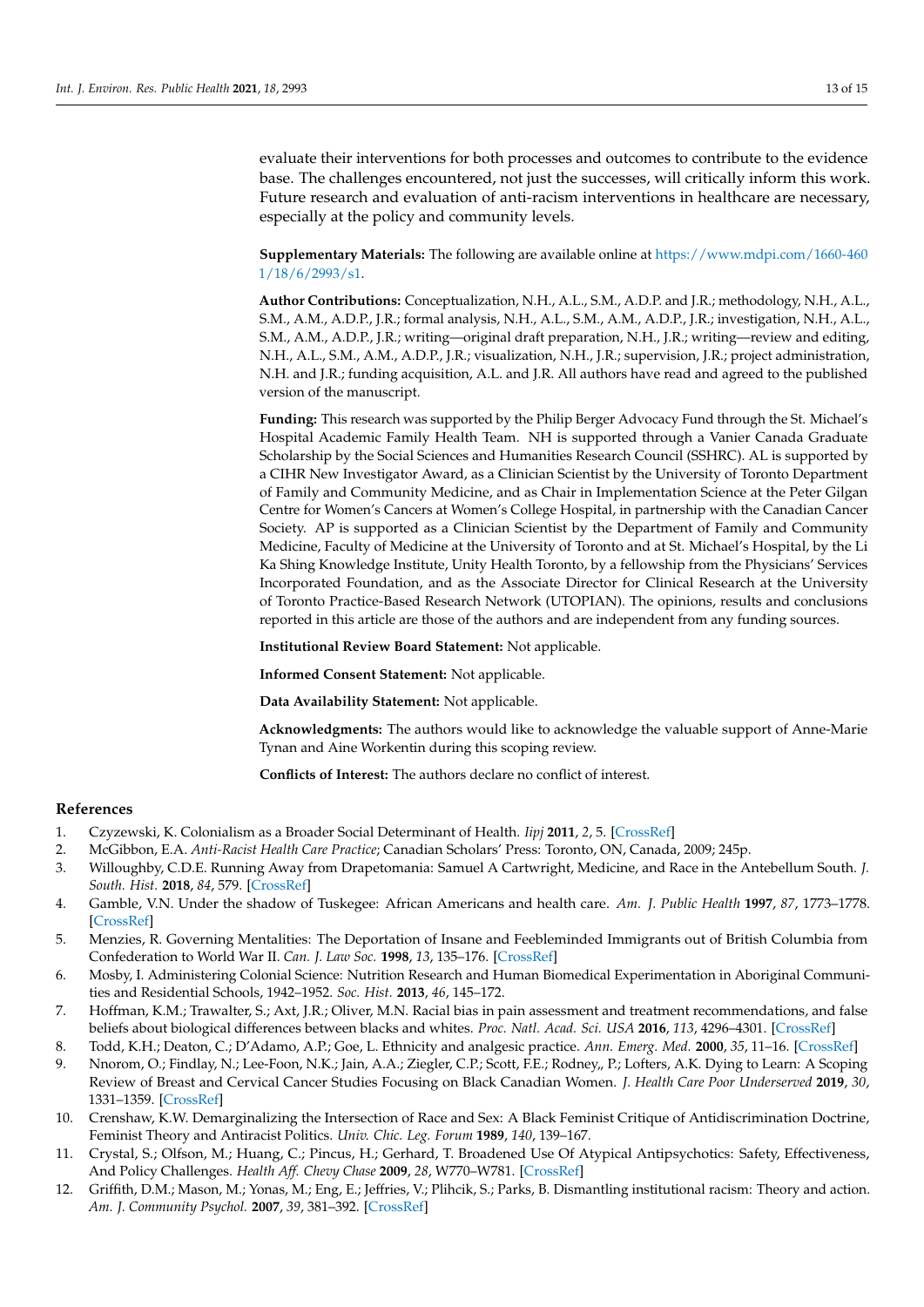- <span id="page-13-0"></span>13. Arksey, H.; O'Malley, L. Scoping Studies: Towards a Methodological Framework. *Int. J. Soc. Res. Methodol.* **2005**, *8*, 19–32. [\[CrossRef\]](http://doi.org/10.1080/1364557032000119616)
- <span id="page-13-1"></span>14. CADTH.ca. Grey Matters: A Practical Tool for Searching Health-Related Grey Literature. 2009. Available online: [https:](https://www.cadth.ca/resources/finding-evidence/grey-matters) [//www.cadth.ca/resources/finding-evidence/grey-matters](https://www.cadth.ca/resources/finding-evidence/grey-matters) (accessed on 10 September 2020).
- <span id="page-13-2"></span>15. Calliste, A.M.; Dei, G.J.S. *Power, Knowledge and Anti-Racism Education: A Critical Reader*; Fernwood: Halifax, NS, Canada, 2000; 188p.
- <span id="page-13-3"></span>16. Jones, C.P. Levels of racism: A theoretic framework and a gardener's tale. *Am. J. Public Health* **2000**, *90*, 1212–1215.
- <span id="page-13-4"></span>17. National Collaborating Centre for Determinants of Health (NCCDH). Let's Talk: Racism and Health Equity. 2018. Available online: <https://nccdh.ca/images/uploads/comments/Lets-Talk-Racism-and-Health-Equity-EN.pdf> (accessed on 10 November 2020).
- <span id="page-13-5"></span>18. United Nations Children's Fund (UNICEF). Module 1: Understanding the Social Ecological Model (SEM) and Communication for Development (C4D). 2014. Available online: [https://www.unicef.org/earlychildhood/files/Module\\_1\\_-\\_MNCHN\\_C4D\\_](https://www.unicef.org/earlychildhood/files/Module_1_-_MNCHN_C4D_Guide.docx) [Guide.docx](https://www.unicef.org/earlychildhood/files/Module_1_-_MNCHN_C4D_Guide.docx) (accessed on 8 October 2020).
- <span id="page-13-6"></span>19. Ring, J.M. Psychology and Medical Education: Collaborations for Culturally Responsive Care. *J. Clin. Psychol. Med. Settings* **2009**, *16*, 120–126. [\[CrossRef\]](http://doi.org/10.1007/s10880-008-9141-8)
- <span id="page-13-13"></span>20. Signal, L.; Martin, J.; Reid, P.; Carroll, C.; Howden-Chapman, P.; Ormsby, V.K.; Richards, R.; Robson, B.; Wall, T. Tackling health inequalities: Moving theory to action. *Int. J. Equity Health* **2007**, *6*, 12. [\[CrossRef\]](http://doi.org/10.1186/1475-9276-6-12)
- <span id="page-13-11"></span>21. Papadopoulos, I.; Tilki, M.; Lees, S. Promoting cultural competence in healthcare through a research based intervention in the UK. *Divers. Health Soc. Care* **2004**, *1*, 13.
- <span id="page-13-12"></span>22. Bekaert, S. Minority integration in rural healthcare provision: An example of good practice. *Nurs. Stand.* **2000**, *14*, 43–45. [\[CrossRef\]](http://doi.org/10.7748/ns2000.07.14.45.43.c2891) [\[PubMed\]](http://www.ncbi.nlm.nih.gov/pubmed/11974206)
- <span id="page-13-7"></span>23. Hunter New England Health Aboriginal and, Torres Strait Islander Strategic Leadership, Committee. Closing the gap in a regional health service in NSW: A multistrategic approach to addressing individual and institutional racism. *NSW Public Health Bull.* **2012**, *23*, 63–67. [\[CrossRef\]](http://doi.org/10.1071/NB12069)
- <span id="page-13-8"></span>24. The Hospital for Sick Children (SickKids). Cultural Competence Education Initiative. 2013. Available online: [https://www.](https://www.sickkids.ca/tclhinculturalcompetence/index.html) [sickkids.ca/tclhinculturalcompetence/index.html](https://www.sickkids.ca/tclhinculturalcompetence/index.html) (accessed on 8 October 2020).
- 25. Registered Nurses' Association of Ontario. Policy Statement: Racism. 2002. Available online: [https://rnao.ca/policy/position](https://rnao.ca/policy/position-statements/racism)[statements/racism](https://rnao.ca/policy/position-statements/racism) (accessed on 8 October 2020).
- <span id="page-13-19"></span>26. Public Health England. Local action on health inequalities—Understanding and reducing ethnic inequalities in health. 2018. Available online: [https://nccdh.ca/resources/entry/local-action-on-health-inequalities-understanding-and-reducing-ethnic](https://nccdh.ca/resources/entry/local-action-on-health-inequalities-understanding-and-reducing-ethnic-inequ)[inequ](https://nccdh.ca/resources/entry/local-action-on-health-inequalities-understanding-and-reducing-ethnic-inequ) (accessed on 8 October 2020).
- 27. National Collaborating Centre for Determinants of Health. Key Public Health Resources for Anti-Racism Action: A Curated List. 2018. Available online: <https://nccdh.ca/resources/entry/key-public-health-resources-for-anti-racism-action-a-curated-list> (accessed on 18 September 2020).
- <span id="page-13-24"></span>28. North Western Health Board (NWHB). North Western Health Board Anti-Racist Code of Practice. 2018. Available online: <https://www.lenus.ie/handle/10147/42667> (accessed on 8 October 2020).
- <span id="page-13-9"></span>29. Healthcare Improvement Scotland. Equality Impact Assessments (EQIA). 2009. Available online: [http://www.healthcareimprovementscotland.org/about\\_us/what\\_we\\_do/equality\\_and\\_diversity/eqia.aspx](http://www.healthcareimprovementscotland.org/about_us/what_we_do/equality_and_diversity/eqia.aspx) (accessed on 8 October 2020).
- <span id="page-13-10"></span>30. Steed, R. Attitudes and beliefs of occupational therapists participating in a cultural competency workshop: Attitudes and Beliefs of Occupational Therapists. *Occup. Ther. Int.* **2010**, *17*, 142–151. [\[CrossRef\]](http://doi.org/10.1002/oti.299)
- <span id="page-13-23"></span>31. Shultz, C.; Skorcz, S. African American Infant Mortality and the Genesee County, MI REACH 2010 Initiative: An Evaluation of the Undoing Racism Workshop. *Soc. Work Public Health* **2012**, *27*, 567–603. [\[CrossRef\]](http://doi.org/10.1080/19371910903253236) [\[PubMed\]](http://www.ncbi.nlm.nih.gov/pubmed/22963159)
- <span id="page-13-14"></span>32. Dennis, G.C. Racism in Medicine: Planning for the Future. *J. Natl. Med. Assoc.* **2001**, *93*, 5.
- <span id="page-13-21"></span>33. Holm, A.L.; Rowe Gorosh, M.; Brady, M.; White-Perkins, D. Recognizing Privilege and Bias: An Interactive Exercise to Expand Health Care Providers' Personal Awareness. *Acad. Med.* **2017**, *92*, 360–364. [\[CrossRef\]](http://doi.org/10.1097/ACM.0000000000001290) [\[PubMed\]](http://www.ncbi.nlm.nih.gov/pubmed/27355785)
- <span id="page-13-15"></span>34. Stone, J.; Moskowitz, G.B. Non-conscious bias in medical decision making: What can be done to reduce it?: Non-conscious bias in medical decision making. *Med. Educ.* **2011**, *45*, 768–776. [\[CrossRef\]](http://doi.org/10.1111/j.1365-2923.2011.04026.x)
- <span id="page-13-16"></span>35. Heron, S.L.; Lovell, E.O.; Wang, E.; Bowman, S.H. Promoting Diversity in Emergency Medicine: Summary Recommendations from the 2008 Council of Emergency Medicine Residency Directors (CORD) Academic Assembly Diversity Workgroup. *Acad. Emerg. Med.* **2009**, *16*, 450–453. [\[CrossRef\]](http://doi.org/10.1111/j.1553-2712.2009.00384.x) [\[PubMed\]](http://www.ncbi.nlm.nih.gov/pubmed/19344454)
- <span id="page-13-18"></span>36. Bartoli, E.; Pyati, A. Addressing clients' racism and racial prejudice in individual psychotherapy: Therapeutic considerations. *Psychother. Theory Res. Pract. Train.* **2009**, *46*, 145–157. [\[CrossRef\]](http://doi.org/10.1037/a0016023) [\[PubMed\]](http://www.ncbi.nlm.nih.gov/pubmed/22122614)
- <span id="page-13-20"></span>37. Betancourt, J.R.; Maina, A.W. The Institute of Medicine Report "Unequal Treatment": Implications for Academic Health Centers. *Mt. Sinai J. Med.* **2004**, *71*, 314–321. [\[PubMed\]](http://www.ncbi.nlm.nih.gov/pubmed/15543432)
- <span id="page-13-17"></span>38. Betancourt, J.R. Eliminating Racial and Ethnic Disparities in Health Care: What Is the Role of Academic Medicine? *Acad. Med.* **2006**, *81*, 788–792. [\[CrossRef\]](http://doi.org/10.1097/00001888-200609000-00004)
- <span id="page-13-22"></span>39. Heffernan, J. The Right to Equal Treatment: Ending Racial and Ethnic Disparities in Health Care. *J. Ambul. Care Manag.* **2004**, *27*, 84–86. [\[CrossRef\]](http://doi.org/10.1097/00004479-200401000-00013) [\[PubMed\]](http://www.ncbi.nlm.nih.gov/pubmed/14717469)